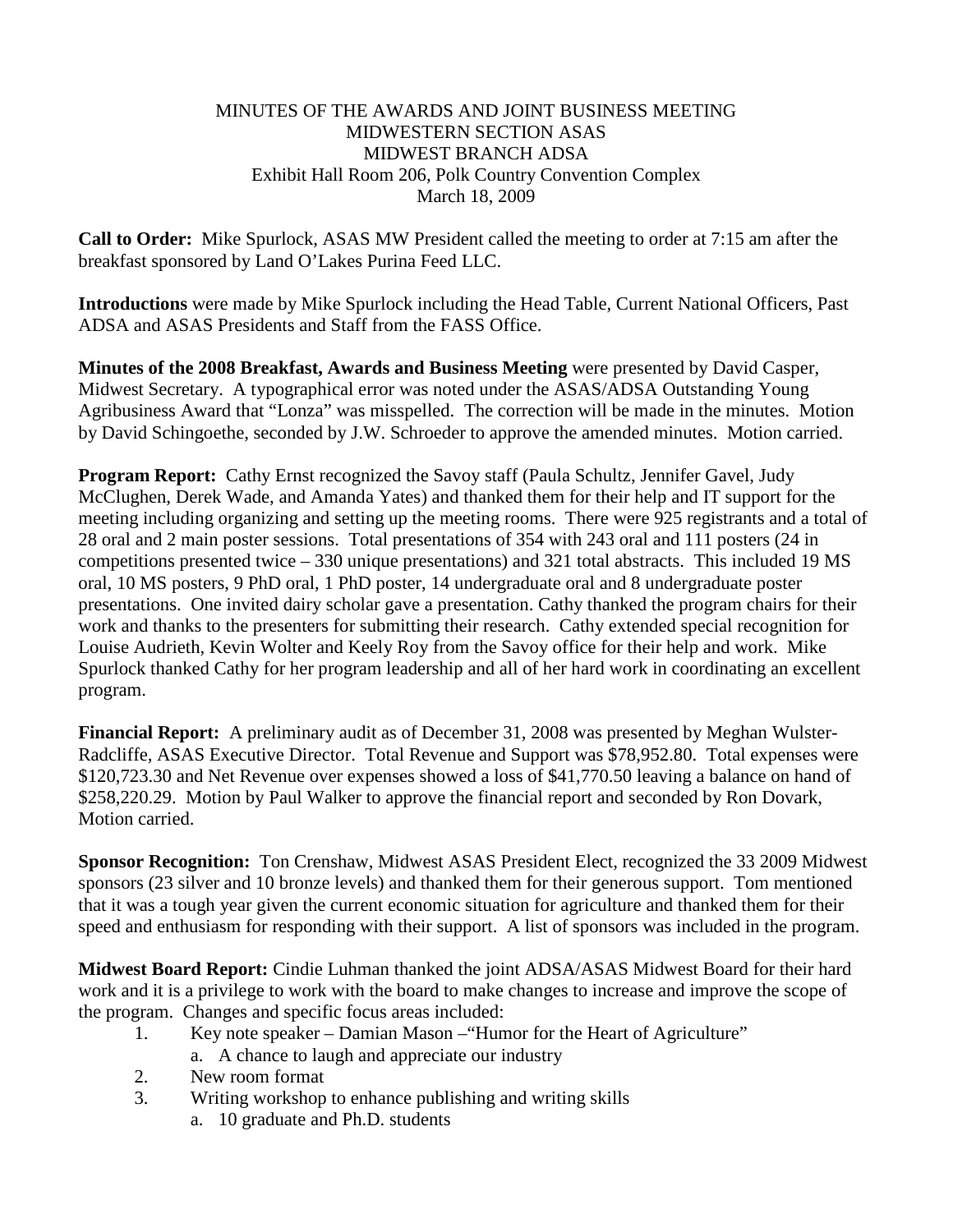- 4. Young Animal Science Scholars new for next year and encourage students to apply for this program
- 5. Extend breaks and receptions to relax and interact with colleagues
- 6. New marketing logo
- 7. Add graduate students to the board so that they have a voice in the association
- 8. Discussions on moving the meeting location in 2011 to different sites Board is looking at options, costs, etc.
- 9. Need your help for awards
	- a. Need to encourage more award nominations
	- b. Jot down names of candidates during the year that are deserving
	- c. The nomination procedure has been changed to be easier to submit nominations
- 10. Thanks to the group for your attendance at the meeting
- 11. Please enjoy the meetings

**Program Committee Chair Recognition:** Cindie Luhman introduced the program chairs who were acknowledged for their leadership of their respective committees. A special thanks was extended to Cathy Ernst for her leadership for coordinating the program.

**Awards:** The list of awards, award winner(s), presenters and sponsors are attached.

**Report from National ASAS President:** Bob Wettemann, Oklahoma State University, was pleased to be attending the meeting and honored to serve as the ASAS President. The following key points presented were:

- 1. ASAS has been very busy and the accomplishments are due to its members
- 2. Been active globally with EAAP, WAAP, Mexican Animal Production, and this summer with the Canadian Society of Animal Science. Work jointly with the Societies and participate in their meetings and they participate in our meetings.
- 3. Initiative to increase membership in the society
- 4. Initiative to increase diversity and species within the society
- 5. Program support such as "Manage animals under different environments and the benefits to change".
- 6. Office of Scientific Liaison with FASS
	- a. Science Policy Director to work with the 3 societies to be the voice of Animal Agriculture in Washington D.C. Applications are being reviewed next week.
- 7. New public policy committee formed to keep people informed of policy and changes in policies
- 8. Initiative to increase International membership
	- a. Sponsorship of meeting in China in November 2009, which is opportunity to recruit and increase the science base of ASAS.
- 9. Initiative to get early career professionals to be involved with program committee and would involve up to 15 people
- 10. New Editor in Chief Steve Zinn Has goal to decrease the time to from submission to publication.
- 11. Larry Reynolds is taking over the image gallery and is in need of images to be added to the gallery
- 12. Meeting in Montreal this summer
	- a. 45 symposiums on a number of topics
	- b. Will need passport for border crossing
	- c. Record number of abstracts
	- d. Montreal is a wonderful city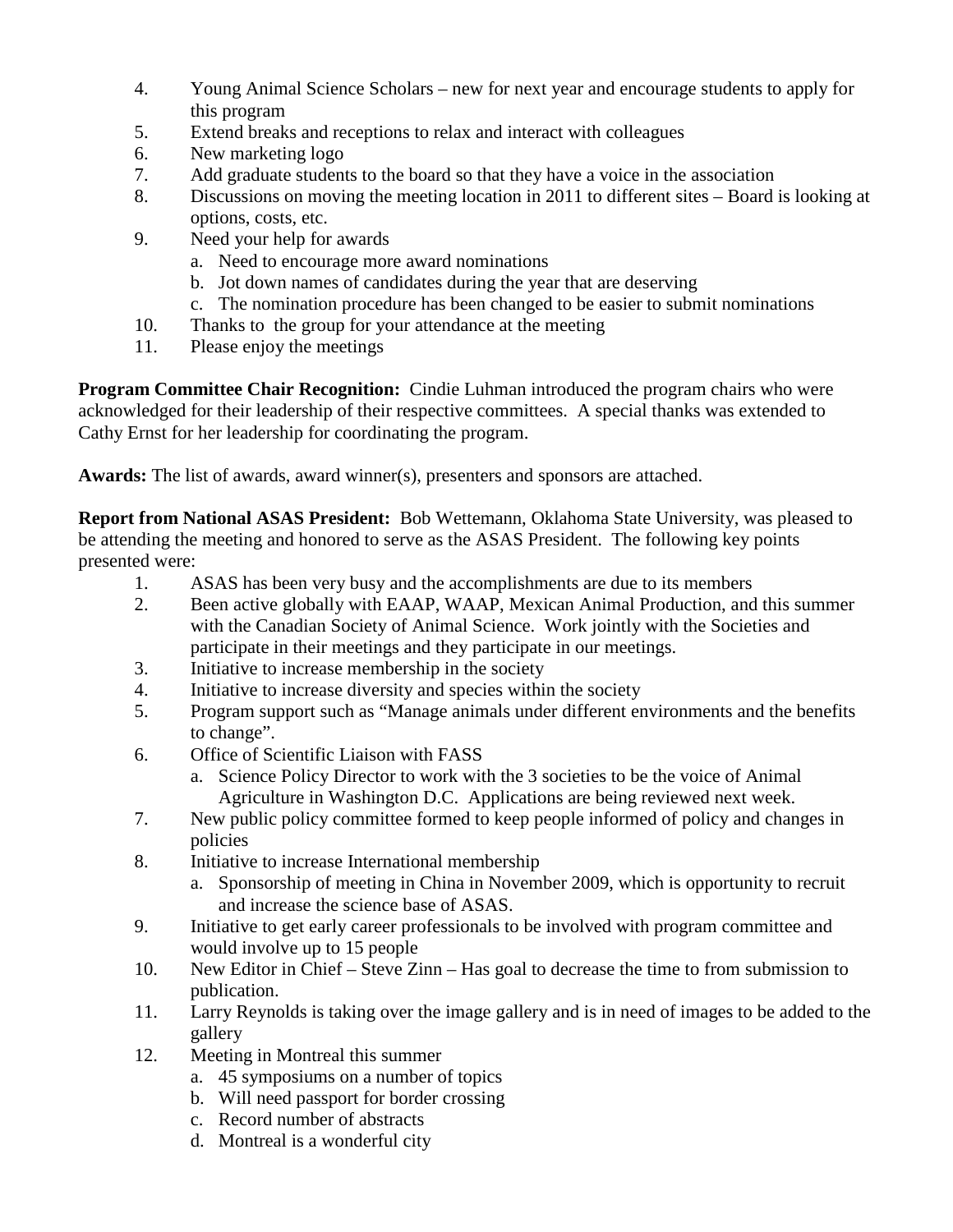- 13. Future National Meetings will be:
	- a. 2010 Denver
	- b. 2011 New Orleans
	- c.  $2012$  Phoenix
	- d. 2013 Indianapolis
- 14. Bob extended special thanks to Meghan, Paula, and the support staff
- 15. Office will be moving from Savoy to Champaign shortly
- 16. Welcome comments from members

**Report from National ADSA President:** Don Beitz, Iowa State University – Don extended greetings from ADSA. Don thanked all in attendance for being here at the meeting. The following key points presented were:

- 1. Thanks to Peter, Paula, and the staff for making sure things went smoothly.
- 2. Comments on good papers and symposiums and thanks to the people for submitting their research work
- 3. ADSA is doing very well
- 4. Journal Dairy Science is doing very well and the impact factor is  $3<sup>rd</sup>$  out of 47 journals.
	- a. 70% of the papers are international submissions
		- b. Greater than 400 manuscripts submitted
		- c. The goal is to have 12 review articles per year and the members are invited to write review articles
		- d. The Board of Directors goal is to have \$0 page charges
		- e. Super fund of \$8 million to support page charges
	- f. Kaufman/Wills hired to market the Journal of Dairy Science
- 5. Extended a welcome to everyone to attend the Joint Meeting in Montreal
	- a. Record number of abstracts
	- b. Paper contests
		- i. M.S. & Ph.D. students will have separate contests in both oral  $\&$  posters
	- c. Record numbers of abstracts are submitted
- 6. Membership numbers are decreasing
	- a. However, undergraduate and graduate student numbers are steady to increasing
	- b. Outside of US, can apply for affiliate membership
- 7. The ADSA Foundation Auction that was held for a number of years will not be held this year
	- a. Focus on planned giving and plan gifts to ADSA foundation
- 8. Discover Conferences under direction of Larry Miller
	- a. 3 Conference are planned for this year focusing on Direct Fed Microbes, Dairy Herd Analytics, and Heat Stress
- 9. S-Pac will have 33 conferences and 264 sets of proceedings on file
- 10. Strategic plan expires 2010 and new plan to be worked on this year.
- 11. Financial health is good and the society had a net gain in assets
- 12. Director of Science and Policy
	- a. Applications are in will be reviewed shortly
	- b. Need a strong support and voice in Washington D.C. to have input on such items as the stimulus package
- 13. Thanks for your attention and look forward to seeing you in Montreal

**Academic Quadrathlon:** Eric Berg thanked the sponsors (Iowa State University and Intervet/Schering-Plough Animal Health) for their support of the AQ. Eric then introduced the teams and announced Kansas State University as the overall winner.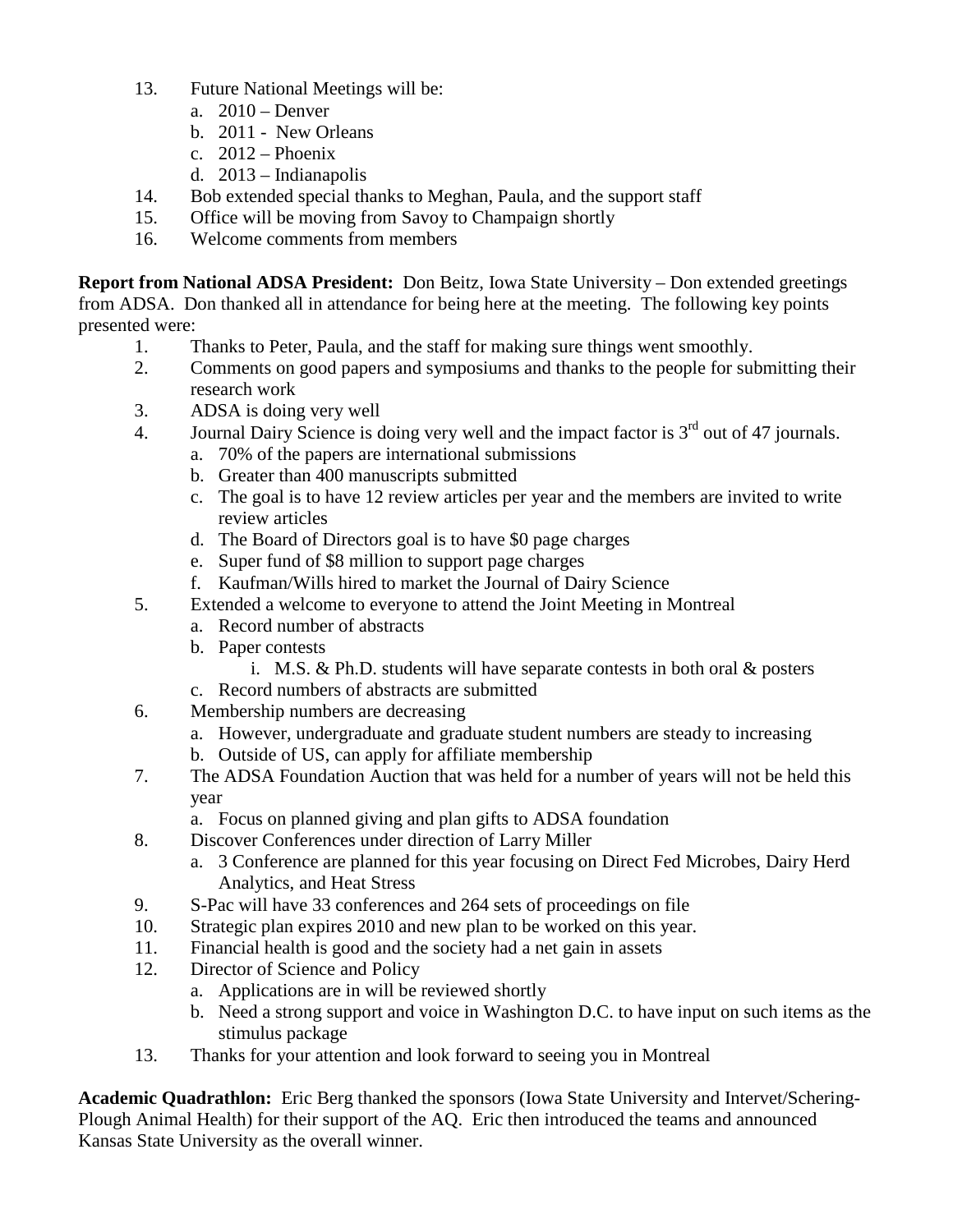**Additional Business:** Mike Spurlock asked if there were any other items of business. No other items were suggested so the meeting moved on to the next item on the agenda.

**Drawing**; Peter Studney, ADSA Executive Director conducted the prize drawing sponsored by ADSA and ASAS for a full registration at the Joint ADSA/ASAS/CSAS meeting in Montreal. The winner was Kevin Tholl.

**Recognition of Retiring ASAS Board and introduction of Newly Elected ASAS Officers**: Tom Crenshaw recognized Merlyn Nielsen as Past President and thanked him for his service to the Midwest Board. Tom recognized and thanked Mike Spurlock for his contributions and service to the Midwest Board. Tom recognized Cathy Ernst for her contributions as ASAS Midwest Secretary as she rotates off the board and welcomed her as the incoming President Elect.

**Transfer of Gavel:** Cindie Luhman introduced Hugh Chester-Jones as the new incoming President of the Midwest Branch of ADSA and thanked him for his service to the Midwest Board.

**Recognition of Retiring ADSA Board and introduction of Newly Elected ADSA Officers**: Hugh Chester-Jones thanked Cindie Luhman for her years of service, contributions and leadership to the Midwest Board. Hugh then recognized and thanked Richard Pursley, Past President, for a marvelous job for his service, contributions and leadership to the Midwest Board. Ken Kalscheur, South Dakota State University, was introduced as the incoming ADSA Midwest Board Secretary and Paul Kononoff, University of Nebraska, as incoming Director.

**Motion to adjourn the meeting was requested:** Motion by David Schingoethe, seconded by J.W.Schroeder. Motion carried and the meeting was adjourned by Hugh Chester-Jones at approximately 8:45 am.

Respectfully submitted David P. Casper Secretary, Midwest ADSA

**2009 ASAS ADSA Midwest Section Award Winners Des Moines, IA March 18, 2009**

**Young Animal/Dairy Science Leader, Outstanding Researcher Award** Galen E. Erickson, University of Nebraska Sponsored by: DSM Nutritional Products, Inc. & presented by Donnie Campbell

**Young Animal/Dairy Science Leader, Outstanding Teaching Award** Bryon R. Wiegand, University of Missouri Sponsored by: ADM Alliance Nutrition, Inc. & presented by Hong Yang

**Young Animal/Dairy Science Leader, Outstanding Extension Award** Paul S. Kuber, The Ohio State University Sponsored by: Land O'Lakes, Purina Mills LLC & presented by Chris Forcherio

**ASAS/ADSA Outstanding Young Agribusiness Award** No award this year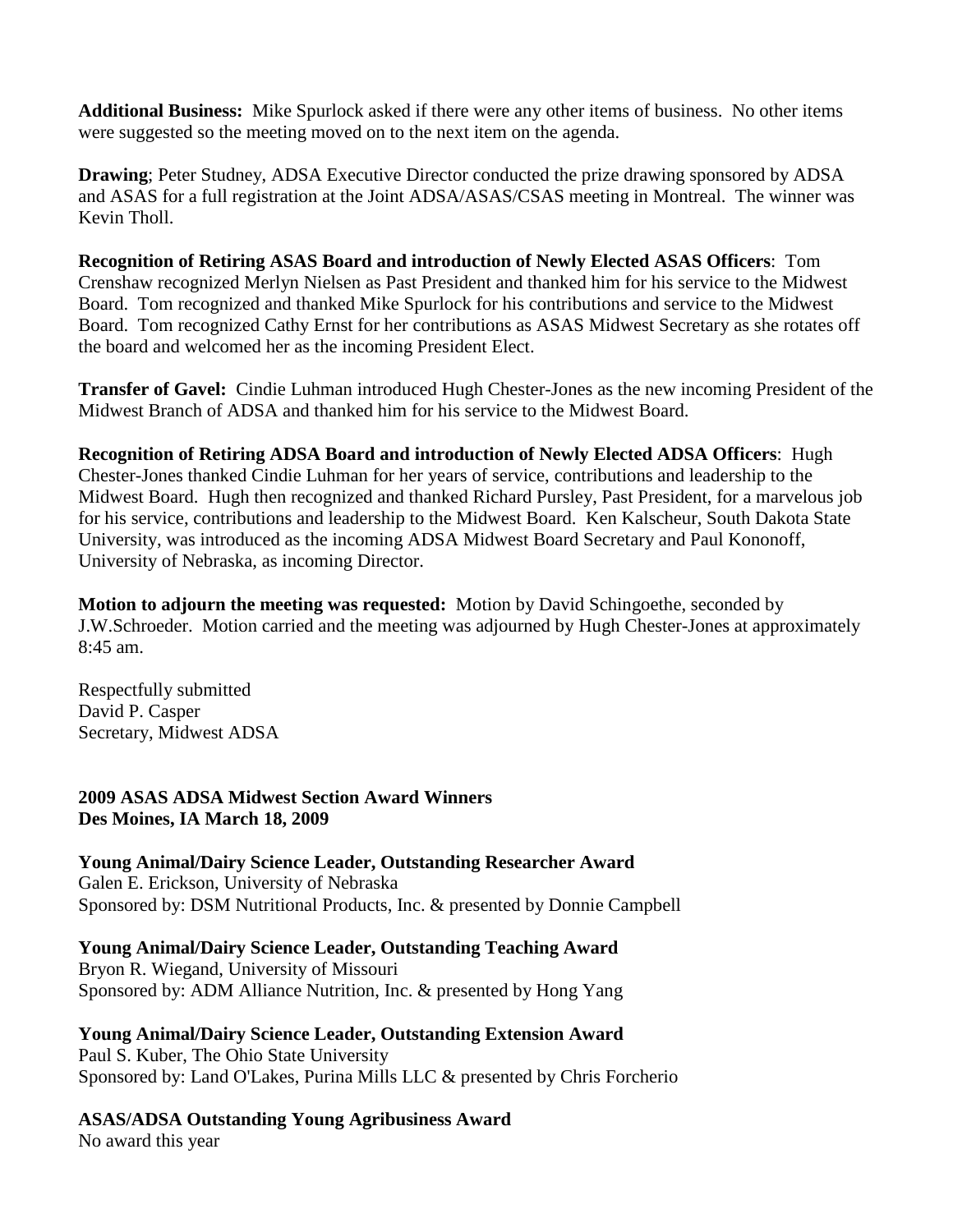#### **Innovation in Dairy Research Award**

Abstract 35: Genetic regulation of milk fatty acid composition: developing tools for use in selection. **R.**  A. Natikov<sup>\*1</sup>, J. P. Schoonmaker<sup>1</sup>, J. M. Reecy<sup>1</sup>, D. Moody-Spurlock<sup>1</sup>, J. Minick-Bormann<sup>2</sup>, K. J. Koehler<sup>1</sup>, and D. C. Beitz<sup>1</sup>, <sup>1</sup>Iowa State University, Ames, <sup>2</sup>Kansas State University, Manhattan. Sponsored by: Land O'Lakes, Purina Mills LLC & presented by Cindie Luhman

## **National Pork Board Swine Innovation Award, Research Awards**

Abstract 94 Research Award: Energy determination of corn coproducts fed to finishing pigs and use of in vitro OM digestibility to predict in vivo ME. **P. V. Anderson**<sup>\$1</sup>, B. J. Kerr<sup>2</sup>, and G. C. Shurson<sup>3</sup>, <sup>1</sup>*Iowa* State University, Ames, <sup>2</sup>USDA-ARS Swine Odor and Manure Management Research Unit, Ames, IA, <sup>3</sup>University of Minnesota, St. Paul *University of Minnesota*, *St. Paul*. Presented by Mark Boggess, National Pork Board

Abstract 31 Research Award: Growth and efficiency of pigs selected for residual feed intake on restricted and ad libitum diets. **N. Boddicker\***, N. Gabler, M. Spurlock, and J. C. M. Dekkers, *Iowa State University*, *Ames*. Presented by Mark Boggess, National Pork Board

### **National Pork Board Swine Innovation Award, Education Award**

Abstract 68: Construction resource use by swine facilities: Gestation and grow-finish. P. J. Lammers\*, M. S. Honeyman, J. D. Harmon, J. B. Kliebenstein, and M. J. Helmers, *Iowa State University*, *Ames*. Presented by Mark Boggess, National Pork Board

### **Undergraduate Student Paper Competition – Oral Division**

1<sup>st</sup>: Abstract 315: Hyatt L. Frobose, Advisor Joel DeRouchey 2nd: Abstract 311: Levi J. Garbel, Advisor Kim Vonnahme  $3<sup>rd</sup>$ : Abstract 313: Elin C. Westover, Advisor Gretchen Hill Sponsored by Kent Feeds, Inc. & Presented by Michael Edmonds

#### **Undergraduate Student Paper Competition – Poster Division**

1<sup>st</sup>: Abstract 322: Elizabeth J. Ince, Advisor Tom Crenshaw  $2<sup>nd</sup>$ : Abstract 321: Nicholas E. Tharp, Advisor T. S. Stewart 3rd: Abstract 324: Charles Stangohr, Advisor C. Hosterler Sponsored by ASAS ADSA MW Board & Presented by Cindie Luhman

# **Graduate Student Paper Competition – M.S. Oral Division**

1<sup>st</sup>: Abstract 81: Leslie A. Lekatz, Advisor Kim Vonnahme 2nd: Abstract 82: Jaymelynn Johnson, Advisor Clint Krehbiel  $3<sup>rd</sup>$ : Abstract 86: Rebecca R. Cockrum, Advisor K. M. Cammack Sponsored by DeKalb Feeds, Inc. & presented by Sheri Bierman

# **Graduate Student Paper Competition – M.S. Poster Division**

1<sup>st</sup>: Abstract 112: Patrick Gunn, Advisor Scott Lake

2<sup>nd</sup>: Abstract 107: Noah L. Hall, Advisor Eric Berg

3rd: Abstract 114: Nicole S. Schmelz, Advisor Shawn Donkin

Sponsored by Cargill Animal Nutrition & presented by Kevin Touchette